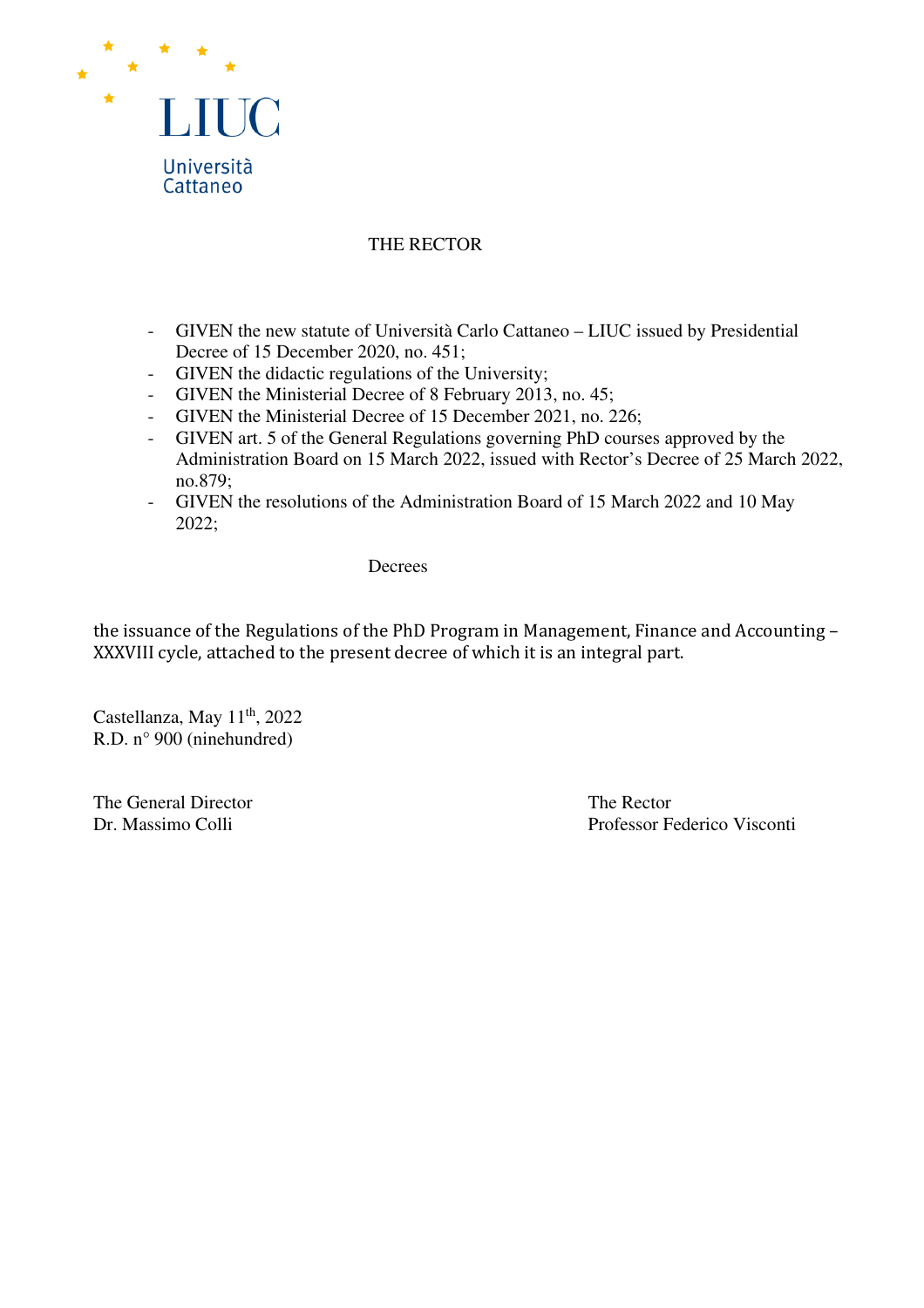# **REGULATIONS OF THE PhD PROGRAM IN MANAGEMENT, FINANCE AND ACCOUNTING - XXXVIII CYCLE**

- Art. 1 Objectives
- Art. 2 Degree, general themes and learning objectives of the Program
- Art. 3 Duration and structure of the Program
- Art. 4 Conventions and agreements with universities
- Art. 5 Agreements with companies
- Art. 6 Requirements and method of access.
- Art. 7 Scholarships and exemptions
- Art. 8 Methods of forming the applicant Selection Committees
- Art. 9 Rights and duties of PhD students
- Art. 10 The Faculty Board, the Management Committee, and Director
- Art. 11 Tutors and Supervisors
- Art. 12 Study Program
- Art. 13 Study pathway for the first two years and the related evaluation methods
- Art. 14 Third year: plan of thesis and final examination

#### **Art. 1 - Objectives**

1. These Regulations define the objectives, features and rules of operation of the PhD Program in Management, Finance and Accounting (hereinafter referred to as "the Program"), in compliance with Art. 5 of the Regulations for the governance of Doctorate of Research courses (hereinafter referred to as "the Program Regulations") approved by the Board of Administration of Università Carlo Cattaneo - LIUC (hereinafter referred to as "the University") on 15 March May, 2022, in implementation of the Ministerial Decree no. 226 of 14 December 2021.

2. These Regulations, drawn up in Italian and English and approved by the Board of Administration of the University, are issued by a Rector's Decree and published on the University website.

### **Art. 2 - Degree, general topics and learning objectives of the Program**

1. The Program refers to macro-sectors 09/B - Manufacturing Engineering, Plant Engineering and Management, 13/B - Business Administration, and, in more detail, the Scientific-disciplinary Sector (SSD):

ING-IND / 17 Industrial Plant Engineering ING-IND / 35 Economic-Management Engineering SECS-P / 07 Business Economics SECS-P / 10 Corporate Organisation SECS-P / 11 Economics of Financial Intermediaries

2. The basic analytical instruments used for the effective achievement of Program objectives, and the adequate incorporation of related skills also apply to the contents and methodologies of the SSD disciplines:

SECS-S / 01 Statistics

SECS-S / 06 Mathematical Methods for Economics and Actuarial and Financial Sciences SECS-P / 02 Economic Policy

These are to be considered ancillary and/or functional to the methods of investigation and analysis of the main themes of the Program, and not autonomous scientific research fields, and as such, are also covered by adjunct professors acting in an advisory role to the Faculty Board.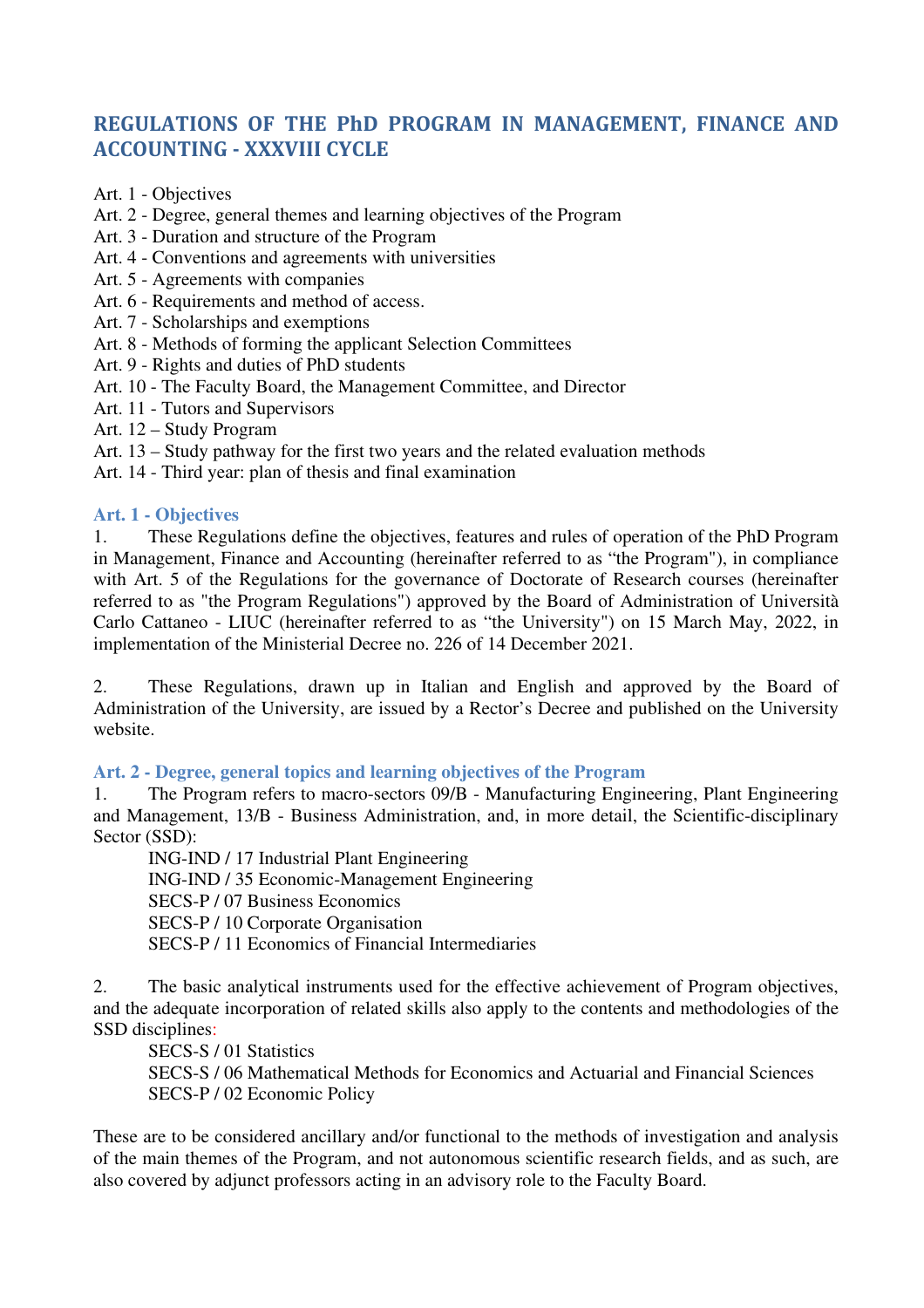3. The Program is designed to train researchers who are able to interpret business phenomena in an integrated manner, using the general methodological principles of quantitative and qualitative research in the social and engineering sciences, with the perspectives offered by the areas of business economics and engineering management.

4. The objective of combining a broad-spectrum integrated view with thorough analysis is achieved by way of a coherent educational pathway that adheres to international standards of research, and is completed with a PhD thesis on specific and clearly identified research questions, which should be of significance for the scientific community and have explicit and relevant professional repercussions.

5. The Program thus follows trends in researcher training methods at an international level, whereby the same phenomenon is analysed more and more in-depth from different and complementary perspectives. Thus, the choice of combining the approaches of management engineering and business economics is a distinctive and fruitful characteristic of the Program, allowing PhD students to acquire unique expertise in research into market and company processes. The design and management of the Program correspond to a quality control system in conformity with the Standards for quality of the European Higher Education Area (EHEA), according to indications of ANVUR.

6. Conferment of the degree "Doctor of Research in Management, Finance and Accounting" certifies the clear ability to:

a) study business phenomena and market dynamics with cutting-edge and versatile methodological tools in order to better understand their complexity;

b) make use of robust analytical tools, either alternatively or jointly within the economic-financial, managerial, and engineering management areas in order to obtain research results that are academically rigorous and professionally relevant;

c) identify innovative research topics and develop original results that are of interest to the scientific and professional communities.

### **Art. 3 - Duration and structure of the Program**

1. The Program has a duration of three academic years, which can be extended by one year for the executive / convention agreement path.

#### **Art. 4 - Conventions and agreements with universities**

1. With reference to the Program set out in these Regulations, the University may activate agreements with other Italian and foreign universities, which serve to broaden or expand the research themes of its educational goals.

2. These agreements may be substantiated so that the PhD student may access other training programs that replace or complement those offered at the home university, thus allowing him/her to better achieve his/her research objectives and making it easier to focus on the area of greatest interest or open up other productive areas of investigation. Under these agreements, there may also be provisions for the awarding of double or joint degrees.

#### **Art. 5 - Agreements with companies**

1. The Program allows for establishing agreements with companies and institutions engaged in research and development. Each agreement defines the nature of the commitment of the company or the institution in support of the Program and/or its PhD students in relation, if indicated, to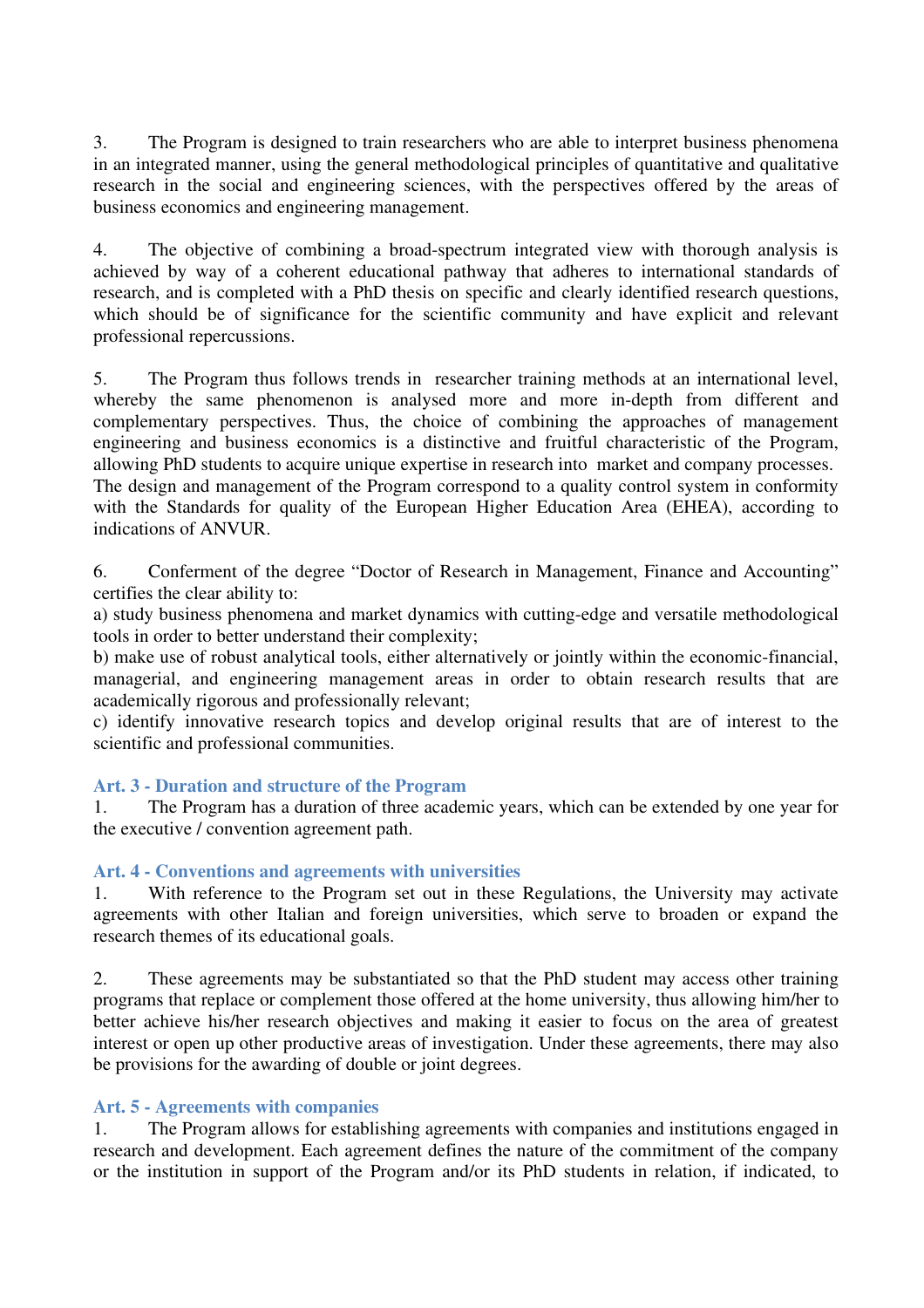specific areas of research that are intended to be promoted. The support, in terms of research and/or teaching activities to be performed by PhD students and/or faculty, may be subject to conditions.

2. Any agreements with companies should contain the provisions of art. 10 of the Ministerial Decree no. 226/2021 and be approved by the Board of Administration of the University.

### **Art. 6 - Requirements and method of access**

1. The call for admission, written in Italian and English, in accordance with these Regulations and the decisions of the Board of Administrators as regards the number of scholarships, tuition fees and contributions, must contain the link to the University website page where it is published. The call is issued by a Rector's Decree.

2. Admission to the Program is made by public selection, as established in the call.

3. The application form may be submitted, without citizenship restrictions, by holders of a master's degree, or a foreign equivalent, or by whoever expects to achieve one within the period specified in the call. Those not meeting the deadline will forfeit their possibility to participate. The master's degree must be a second level degree, or be the type of degree offered previously to the current master's degree, in one of the following subjects:

LM-77 Economics-Business Administration LM-16 Finance LM-56 Economics LM-31 Industrial Engineering LM-59 Studies in Public and Corporate Communication and Advertising LM-63 Studies in Public Administration LM-76 Economics for the Environment and Culture

The Commission may also assess applications of any applicant holding a degree belonging to a course of study other than those listed above, or eligible qualifications obtained abroad. Such qualifications should demonstrate an appropriate basic knowledge of the Program subjects.

4. The call for admission to the Program specifies the language or languages of the doctorate; it defines the qualifications to be considered in judging admission, the number and nature of any materials to be presented, and quantifies the scores attributed to each element of assessment.

5. The admission test, if required, is to ascertain the applicant's aptitude for scientific research and his/her knowledge of English, while his/her basic knowledge of the subjects of the Program are evaluated by the curriculum and qualifications.

6. The Committee shall make a ranking based on the sum of the scores achieved by applicants, according to their qualifications, and their test results, if required. The general short list for admission will indicate the possible eligibility of applicants for financial grants for specific research projects, or forms of financing other than grants, without prejudice to the Ministerial Decree 226/2021 regarding the formation of different lists for admission.

7. An applicant is admitted to the Program according to his/her ranking on the list, or lists, until all available places have been filled. If a student who has been admitted to the Program gives up his/her position within two months of the start of the program, another candidate may be admitted to the Program, based on the established ranking.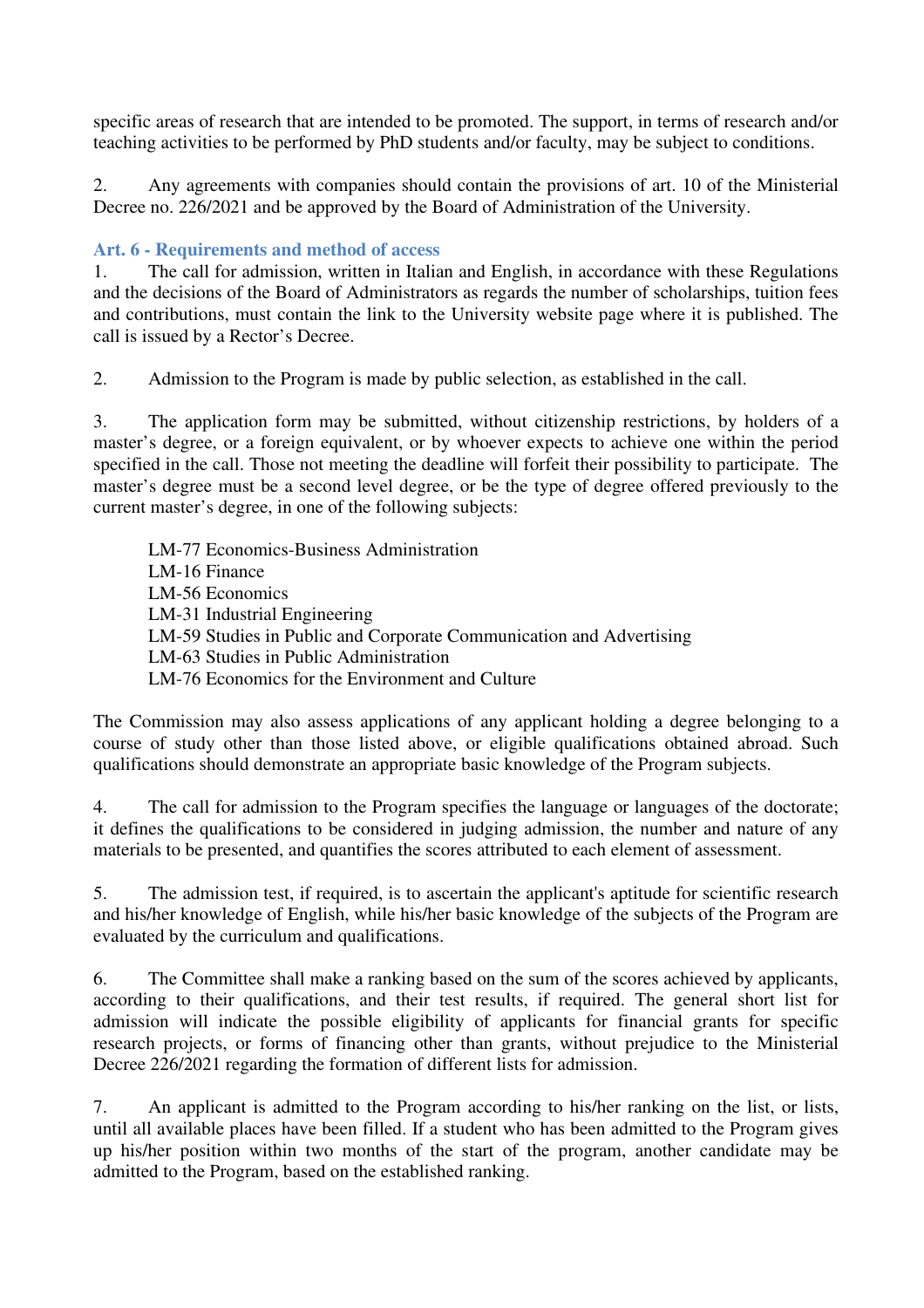8. Questions concerning the transfer of current PhD students from other PhD Programs may be considered by the Faculty Board, which decides on the possible admission and the conditions, based on the examination of the specific situation of the applicant.

## **Art. 7 - Scholarships and waivers**

1. The call for admission, structured in line with art. 8 MD 226/2021, shows the number and amount of scholarships, the number and conditions of waivers, and the amount of contributions as determined by the Board of Administrators of the University.

2. Scholarships and waivers are awarded according to the ranking for admission to the Program, until all the available places have been filled. Exceptions are scholarships with special constraints financed by external bodies. In these cases, the scholarship is awarded to the topranking applicant who possesses all the requirements and complies with the constraints. In the case of equal merit, the less seniority of the applicants shall be considered.

3. Scholarships and waivers have a duration of one year and are renewable on condition that the PhD student has successfully completed the Program of activities planned for the previous year, verified in accordance with the procedures laid down in Art. 13. If the PhD student does not pass evaluation for renewal of the scholarship, or waives it, the unused amount remains at the disposal of the University.

4. If the PhD student continuously fails to carry out the study or research agreed upon, his/her scholarship may be withdrawn. The Faculty Board must provide suitable cause for doing so.

5. Scholarships drawn from ministerial funds cannot be combined with other scholarships awarded for any reason, except those awarded by national or foreign institutions in order to finance, in whole or in part, stays outside the study location, in Italy and abroad. National or foreign sojourns must be consistent with, and useful to, the PhD student's educational and research activities. For each additional form of financial support awarded, the PhD student is required to notify the Program Director, in order to allow the Management Committee to assess the validity and usefulness of such funded activities for the purpose of enhancing the PhD student's research.

### **Art. 8 - Methods of forming the applicant selection committees**

1. After consultation with the Faculty Board, the Rector appoints the Committee for comparative assessment, which consists of five members, who may belong to foreign institutions, selected from university faculty members (full and associate/assistant professors, contracted and full-time researchers) and experts of accredited public or private research institutes, in accordance with the following guidelines:

a) a majority of the members must be full and associate/assistant professors. To determine the equivalence of foreign qualifications, the commissioners must consult the relevant Ministerial decree;

b) a majority of the members should be part of the University;

2. In case of renunciation, impediment, or revocation of a committee member, the Rector, by decree, may appoint a substitute, in accordance with the preceding paragraph.

# **Art. 9 - Rights and duties of PhD students**

1. Without prejudice to provisions of art.12c.1 of M.D. 226/2021, the Program requires an exclusive and full-time commitment on the part of the admitted PhD student. If he/she cannot uphold this commitment, he/she should immediately send notification to the Director. Taking note of the situation, and on the basis of the interim report produced by the PhD student as specified in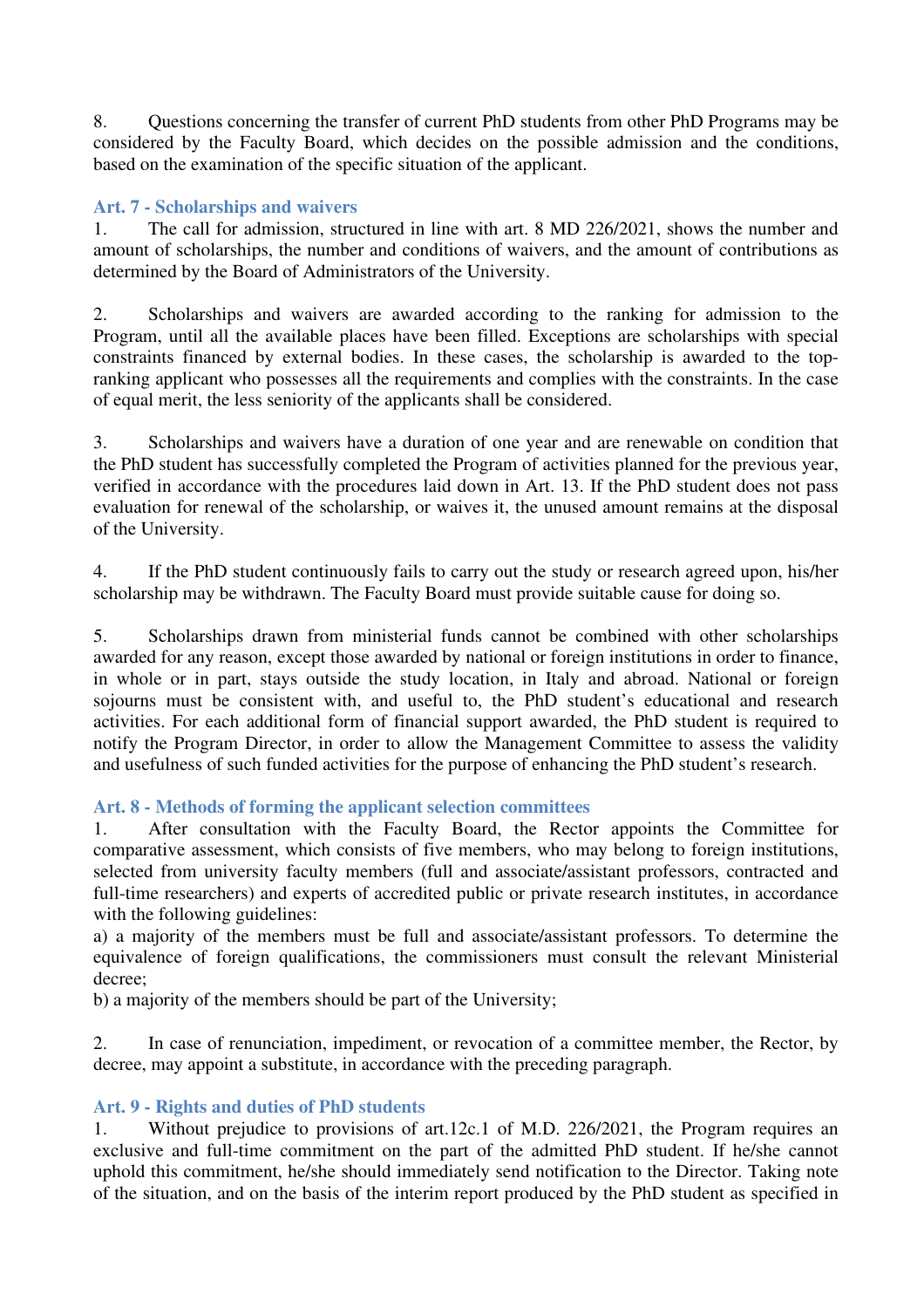Art. 13 paragraph 2, the Faculty Board shall act accordingly, including possible exclusion of the PhD student from the Program.

2. The PhD student follows an educational pathway aimed at achieving an academic qualification and, as such, has the rights and duties of a student. The PhD student is included in research activity as a member of a Research Group of the University and, therefore, should be considered, in line with European directives, a young researcher ("early stage researcher").

3. At the beginning of each year of the Program, the PhD student must present a formal enrolment request. Following deliberation by the Faculty Board (see art. 13 par. 13 and 14) and payment of any tuition and taxes due, enrolment in the second or third year is considered valid.

4. According to Art 12 paragraph 3 of M.D. 226/2021 PhD students who have been awarded a scholarship may be required, after deliberation by the Schools and having obtained the favourable opinion of the PhD Management Committee, to carry out tutoring activities for undergraduate and master's degree students for a maximum of 40 hours for each course year with remuneration according to the rates set for the academic year.. From the second year, after deliberation by the Schools and having obtained the favourable opinion of the PhD Management Committee, PhD students may be required to carry out teaching assistance, remunerated according to the rates set for that academic year.

5. Each PhD student must spend one semester at a University or Research Institution abroad.

6. With the approval of the Management Committee, each PhD student may carry out activities in research centres or laboratories of the University, for which he/she may be remunerated.

7. The PhD student may carry out activities outside the University only occasionally and always with prior authorisation from the Management Committee. The Committee gives information to the Faculty Board members on any authorisation(s) granted.

8. The PhD student may carry out a maximum of one year of research at other universities for work done relevant to their doctorate, either according to the terms of any arrangements or agreements, or as a free mover, if he/she obtains full approval from the Management Committee of the plan of study and research prepared and previously authorised by a Tutor or Supervisor.

9. In the event of withdrawal from the Program, the PhD student is required to give written notice to the Director. If the student benefited from a scholarship, the amount remaining from the funding will be made available to the University from the moment of withdrawal.

10. A PhD student who needs to stop attendance due to maternity/paternity leave, illness, or serious and documented reasons, may obtain suspension of attendance for a maximum period of 12 months on the basis of the documentation and the resolution of the Faculty Board. Except for the time of the interruption, he/she maintains the right to the scholarship until resumption of attendance. During the period of suspension from attendance, the PhD student is not required to pay tuition or contributions, except for the payment of regional taxes.

### **Art. 10 - The Faculty Board, Management Committee and Director**

1. The Faculty Board is responsible for the design and coordination of the Program and works under the direction of the Director, as defined in the Regulations for PhD courses. Within the terms of those regulations, there is provision for the presence of a Management Committee and a Vice Director.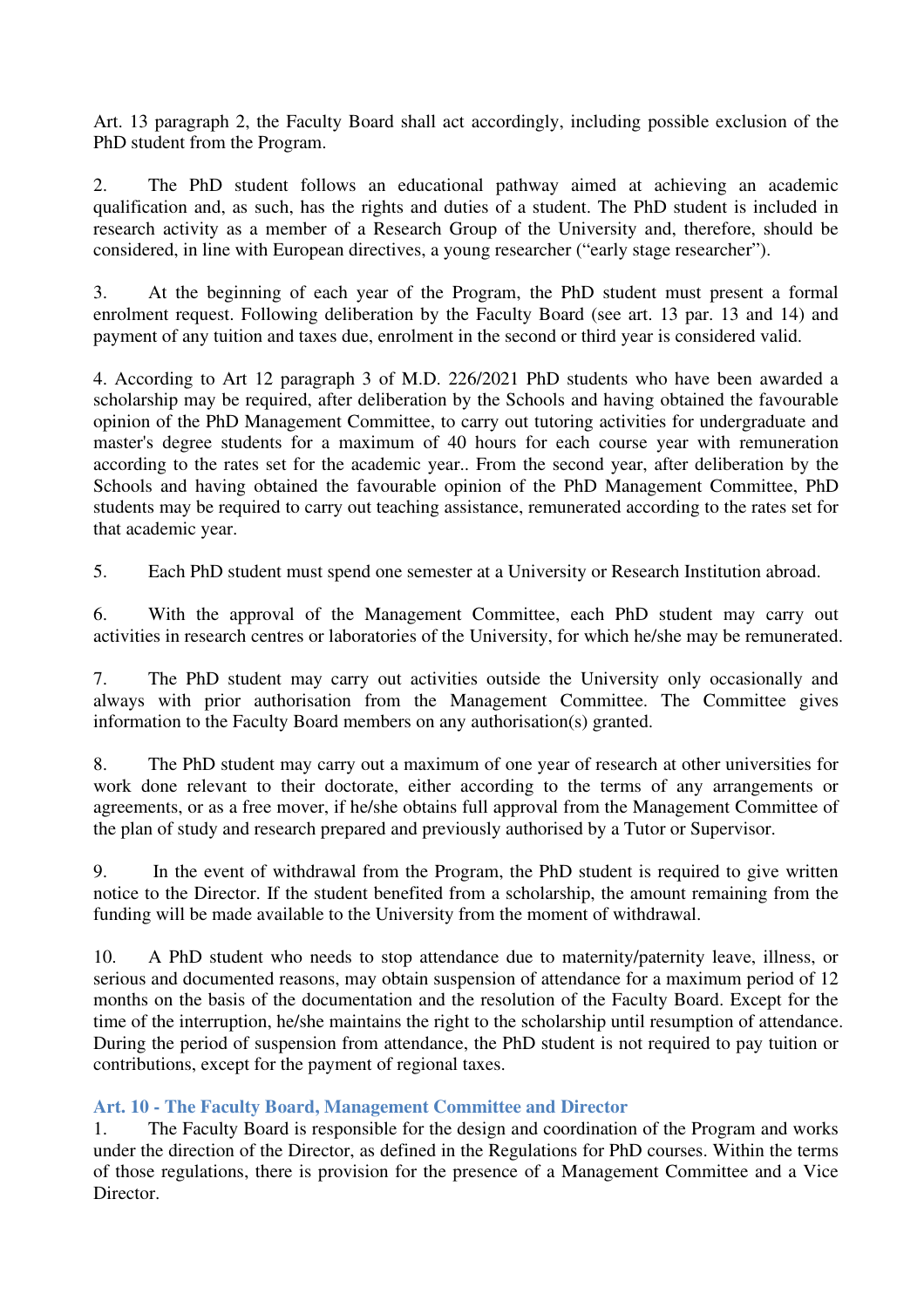2. The Faculty Board, including the Director, shall hold office for three years. The composition of the Faculty Board is attached to the present Regulations.

3. The Director chairs the meetings of the Faculty Board and can appoint a member of the Faculty Board as Vice Director, who substitutes for the Director in case of absence or impediment. Decisions are taken by majority vote of those present. In the case of a tie, the person chairing the meeting shall have the deciding vote.

4. If the Director's role becomes vacant, there is provision to appoint a substitute in accordance with the nomination procedure provided for in the Regulations for PhD courses. In holiday periods, the role of the Director is covered by the Vice Director.

5. If a position within the Faculty Board becomes vacant, the Rector may appoint a replacement after consultation with the Board. The Rector must appoint a replacement when, because of the vacancy, there is a failure to meet the requirements defined by the Ministerial Decree 226/2021 for the Faculty Board. The appointment should be ratified by the Board of Administrators at their next meeting.

6. A representative of the PhD students participates in the meetings of the Faculty Board for discussion of educational and organisational problems. The representative is elected by the PhD students in the manner prescribed in the Regulations for the election of student representatives and shall hold office for the period provided for in those Regulations.

7. The Faculty Board shall meet at least once every semester, if necessary, via electronic means through the sharing and discussion of documents via e-mail. The Director shall convene meetings via e-mail, sending the time of the meeting to the address that each member is required to communicate on nomination. The invitations should be sent at least eight days before the date of the meeting or, in urgent cases, at least two days before the meeting date. The invitations should contain the subject, location, time and date of the first and second convening, if any. With a first convening, meetings shall be valid if at least half of the members of the Faculty Board are present, with a second convening being valid if at least one third of members of the Faculty Board participates.

8. At the first meeting of each academic year, the Faculty Board appoints at least two of its members to serve on the Management Committee of the Program, together and under the guidance of the Director and Vice Director.

9. The Management Committee shall be convened by the Director, but also at the request of a member, for the management of the operational aspects of the Program, which he/she reports to the Faculty Board at the next meeting.

10. The Director may invite lecturers not on the Board to take part in advisory roles in meetings of the Board or the Committee as experts in specific areas of the agenda.

### **Art. 11 - Supervisors**

1. |According to art.6 paragraph 6 of M.D. 226/2021, the PhD student is monitored and supported by a Supervisor and one or more Co-supervisors, whose appointment may be proposed by the PhD student him/herself, The appointment is made by the Faculty Board and may be from outside the Board as long as at least one is eligible to sit on the Board .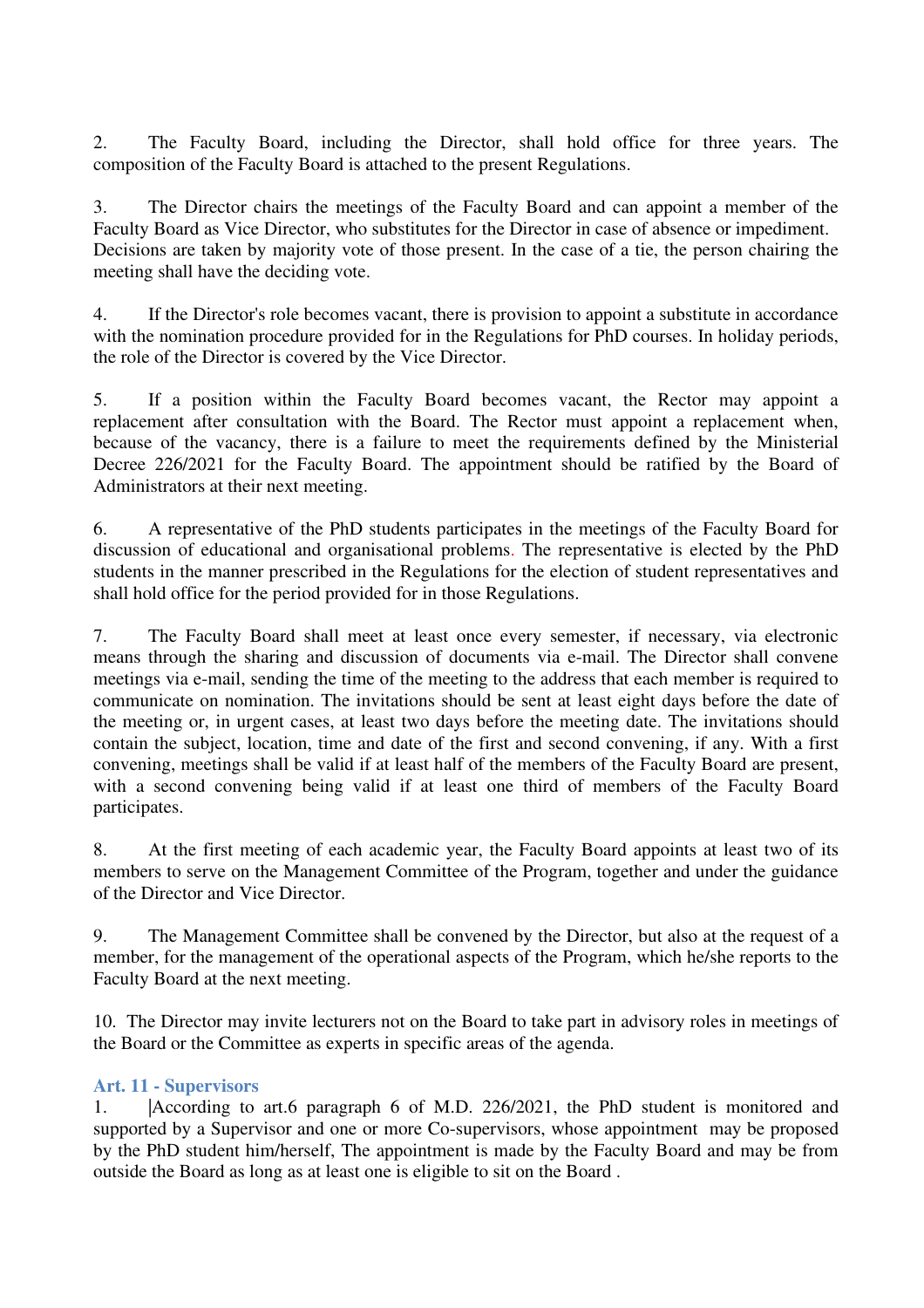The appointment shall be approved by the Faculty Board within three months of admission to the Program.

2. At the beginning of the second year of the Program, the Supervisor may be replaced. The change should be requested by the PhD student, with proper explanation as to why the change is requested and addressed to the Faculty Board, accompanied by the proposal of a new Supervisor. Any other changes to Supervisor status is to be considered an exceptional event, to be handled by the Management Committee.

3. The PhD student's thesis work is monitored and supported by two Co-supervisors chosen from among teachers of Italian or foreign universities who have certified their willingness to follow the work. The Supervisor holding primary responsibility should be a tenured professor of the University. The appointment of Supervisors is approved by the Faculty Board at the end of the second year of the Program, as specified in Art. 13 paragraph 4.

#### **Art. 12 – Study Program**

1. In the first two years of the Program, the PhD student acquires, through attendance at classes and seminars, self-study, and supporting research activities of the university teachers, the skills in the subjects of scientific research methodology and subject areas that are specific to the Program. The outline of the Program is as follows:

| Year         | Area              | Teaching                                                                            | <b>ECTS</b>    |
|--------------|-------------------|-------------------------------------------------------------------------------------|----------------|
| I            | Quantitative      | <b>Applied Statistics SECS-S/01</b>                                                 | 4              |
| T            | Methods for       | <b>Optimization Techniques SECS-S/06</b>                                            | 4              |
| I            | Managerial        | Cross Section Data Analysis SECS-S/01                                               | 4              |
| I            | <b>Sciences</b>   | Time Series Analysis<br><b>SECS-S/01</b>                                            | $\overline{4}$ |
| I            | <b>Business</b>   | Qualitative research methods in management SECS-P/07                                | $\overline{4}$ |
| I            | Research          | Management research and experiment design ING-IND/35                                | $\overline{4}$ |
| I            | Approaches and    | <b>Modelling Decisions and Markets SECS-P/02</b>                                    | 4              |
| $\mathbf{I}$ | Techniques        | Social network analysis ING-IND/17                                                  | 4              |
| $\mathbf I$  | <b>Management</b> | Supply chain and Sustainable logistics ING-IND/17                                   | $\overline{2}$ |
| I            |                   | Technology management, Digital Transformation and Circular<br>Innovation ING-IND/35 | $\overline{2}$ |
| I            |                   | Strategic Entrepreneurship SECS-P/07                                                | $\overline{2}$ |
| $\mathbf{I}$ |                   | Organizational Behavior and Human Resources Management<br>SECS-P/10                 | $\overline{2}$ |
| $\mathbf{I}$ | Finance and       | Theory of Financial Accounting & ESG reporting SECS-P/07                            | $\overline{2}$ |
| I            | accounting        | Managerial Accounting and Sustainable Performance                                   | 2              |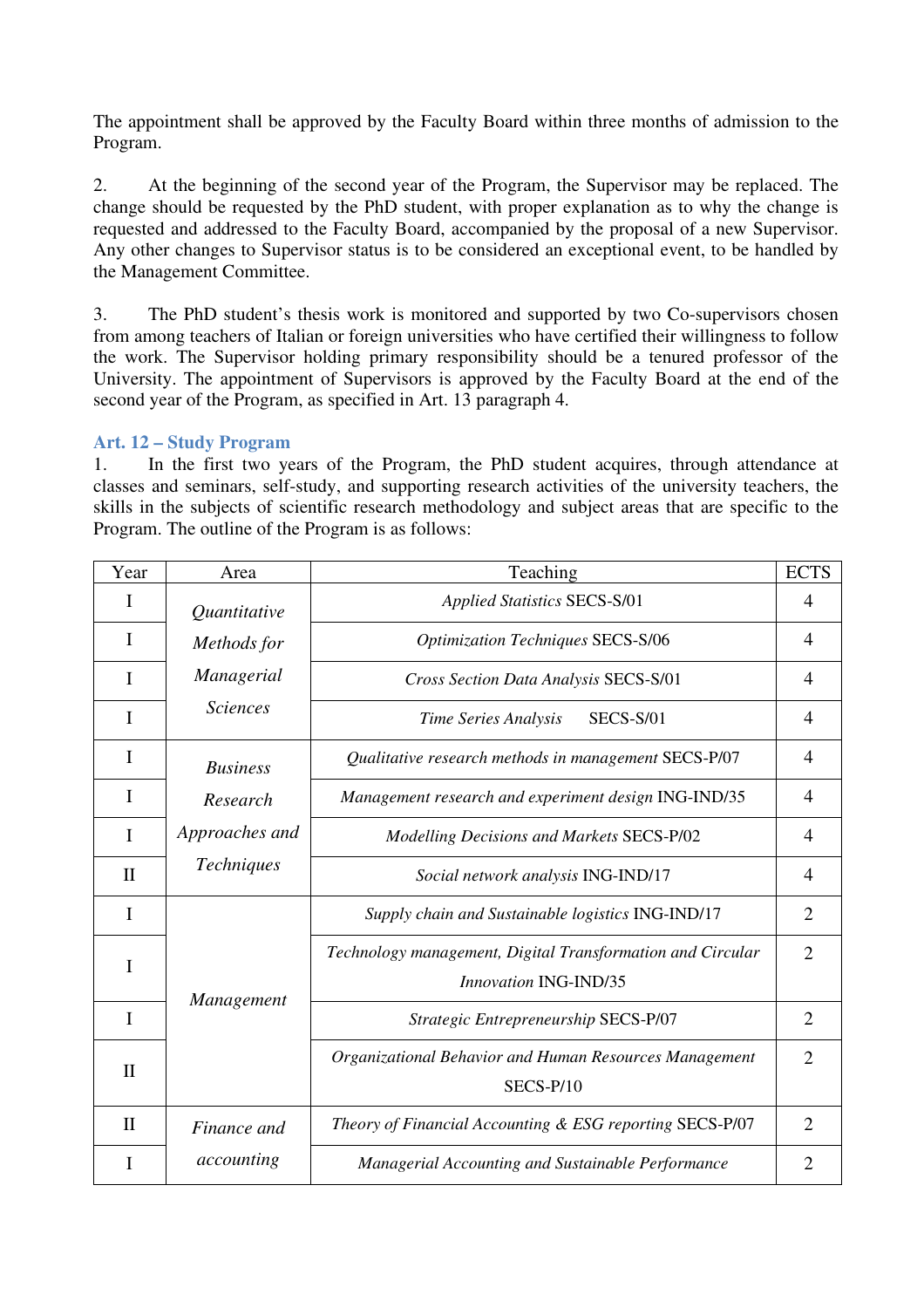|  | <i>Measurement ING-IND/35</i>            |  |
|--|------------------------------------------|--|
|  | <b>Banking and finance SECS-P/11</b>     |  |
|  | Decision making e asset pricing SECS-P11 |  |

ECTS of specialisation areas "*Management*" and "*Finance and Accounting"* can be doubled (from 2 to 4) for those students whose research topic is related to the specific area. In such cases, additional ECTS are part of the 16 ECTS specified in next paragraph.

2. The PhD student should complement sturdies of the first and second year with 16 credits (ECTS) of educational activities, to be agreed upon with the Supervisor and approved by the Management Committee and in line with his/her research interests. The approval of the Management Committee shall be issued in consideration of the coherence of the proposal with the plan of the PhD student and with respect for the principles of equivalence of commitment and the evaluation of acquired skills. PhD students may opt for courses within the 5-year "Magistrali" degree or LIUC master's degree or PhD courses provided by other universities with which the University maintains operational agreements or with which the PhD student has been able to participate as a free mover.

3. During the first two years, the PhD student should complete the following additional activities:

| A. Computer seminars                                                       | (2 ECTS) |
|----------------------------------------------------------------------------|----------|
| <b>B.</b> Information Literacy seminars                                    | (2 ECTS) |
| C. Writing for Scholarly Publications seminars                             | (2ECTS)  |
| D. Research management and Research and funding system seminars            | (2 ECTS) |
| E. Systems of evaluation and enhancement of intellectual property seminars | (2 ECTS) |
| F. English language course for obtaining certification at level B2 of CEFR | (6 ECTS) |

4. During the second and third year of the Program, the PhD student is also required to participate in workshops on research work, as specified in art. 14 paragraph 2. He/she should complete the English language certification no later than the end of the second semester of the second year.

5. During the second and/or third year of the Program, the PhD student is also required to spend one semester at a University or Research Institution abroad, to be agreed upon with the Supervisor and approved by the Management Committee in line with his/her research interests.

#### **Art. 13 - Pathway of studies of the first two years and the related methods of evaluation**

1. The Program starts at the beginning of the academic year. During the first and second year, the PhD student must:

a) attend the courses outlined in the PhD Program in Article 12 and pass the exam, which will be evaluated using the scale -honours, pass, low pass, fail;

b) document the activities (courses and seminars, research, teaching activities held) producing a written report that will be signed and, if appropriate, commented upon by the Supervisor, to be submitted every semester to the Director. In the report, the PhD student records each topic that he/she intends to submit to the Faculty Board.

2. No later than July of the first year of the Program, after evaluating the student's commitment, the semestral reports and the results of the examinations, the Faculty Board shall act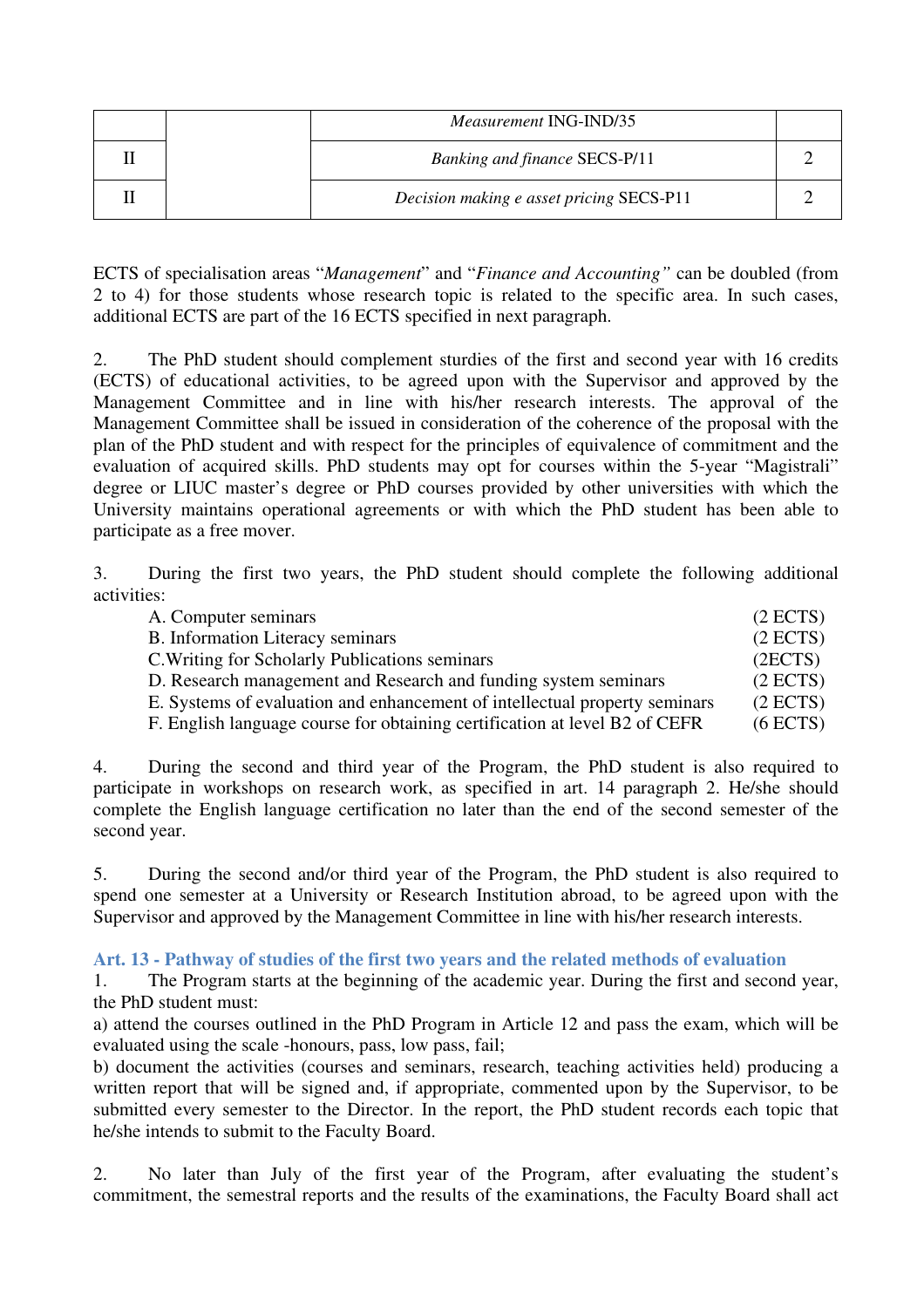on admission of the PhD student to the second year of the Program. If the PhD student has obtained more than one "fail" evaluation, or more than two "low pass" assessments, or one "fail" evaluation and one or more "low pass" evaluations, the Faculty Board shall discuss the exclusion of the PhD student from the Program. If the PhD student has obtained a "fail" evaluation *or* two "low pass" assessments, he/she must take an examination related to all the teachings that belong to the area in which he/she received the assessments "fail" or "low pass". If the exam result is at least a "pass" the Faculty Board will approve admission to the second year, otherwise it will decide on exclusion of the student. In any case, the Faculty Board reserves the right to evaluate the overall commitment of PhD students, and in the case of negative assessment, can decide to exclude a student from continuation in the Program.

3. At the end of the third semester of the Program, after evaluating the student's continuing commitment, the semestral reports and the results of the examinations, the Faculty Board shall act on the admission of the PhD student to the stage of the Program focused on research, that starts from the second semester of the second year of the Program. If during the third semester the PhD student has obtained more than one "fail" evaluation, or more than two "low pass" assessments, or one "fail" evaluation and one or more "low pass" evaluations, the Faculty Board shall discuss the exclusion of the PhD student from the Program. If the PhD student has obtained a "fail" evaluation *or* two "low pass" assessments, he/she must take an examination related to the teachings of the third semester of the Program. In any case, the Faculty Board reserves the right to evaluate the overall commitment of PhD students, and in the case of negative assessment, can decide to exclude a student from continuation in the Program.

4. No later than the end of October at the end of the second year, the PhD student gives a presentation of activities to the Faculty Board, explaining the progress made in the area of research and the results obtained. With the support of a written project, he/she also proposes the preliminary title of his/her research thesis, the objectives, and the work plan for the completion of the thesis. This proposal is accompanied by an indication of two Supervisors, and may be supplemented by an external expert not having an academic role. On the evidence of the presentation, semestral reports, the results of the examinations and the proposed thesis project, endorsed by the Supervisors, the Faculty Board decides on the admission of the PhD student to the third year for the elaboration of his/her thesis work. In the case of there not being a positive evaluation of the presentation, the Faculty Board may exclude the PhD student from the Program, or authorise a new presentation to be held no later than March of the following academic year in order to demonstrate that the student has solved the problems highlighted. In this case, the PhD student may, conditionally, enrol in the next year of the Program. Following the new presentation, the Faculty Board either approves the admission to the third year or decides to exclude the PhD student from the Program.

Extensions and suspensions are regulated according to art. 8 paragraphs 6,7,8 & 9 of Ministerial Decree 226/2021.

#### **Art. 14 - Third year: thesis and final exam project**

1. During the third year, the PhD student engages in the drafting of the thesis with the support and monitoring of Supervisors.

2. During the third year of the Program, the PhD student presents the progress of his/her thesis and discusses the most relevant literature on the subject of the thesis itself in a workshop on the research work, in which all the PhD students in the second and the third year of the Program are required to participate.